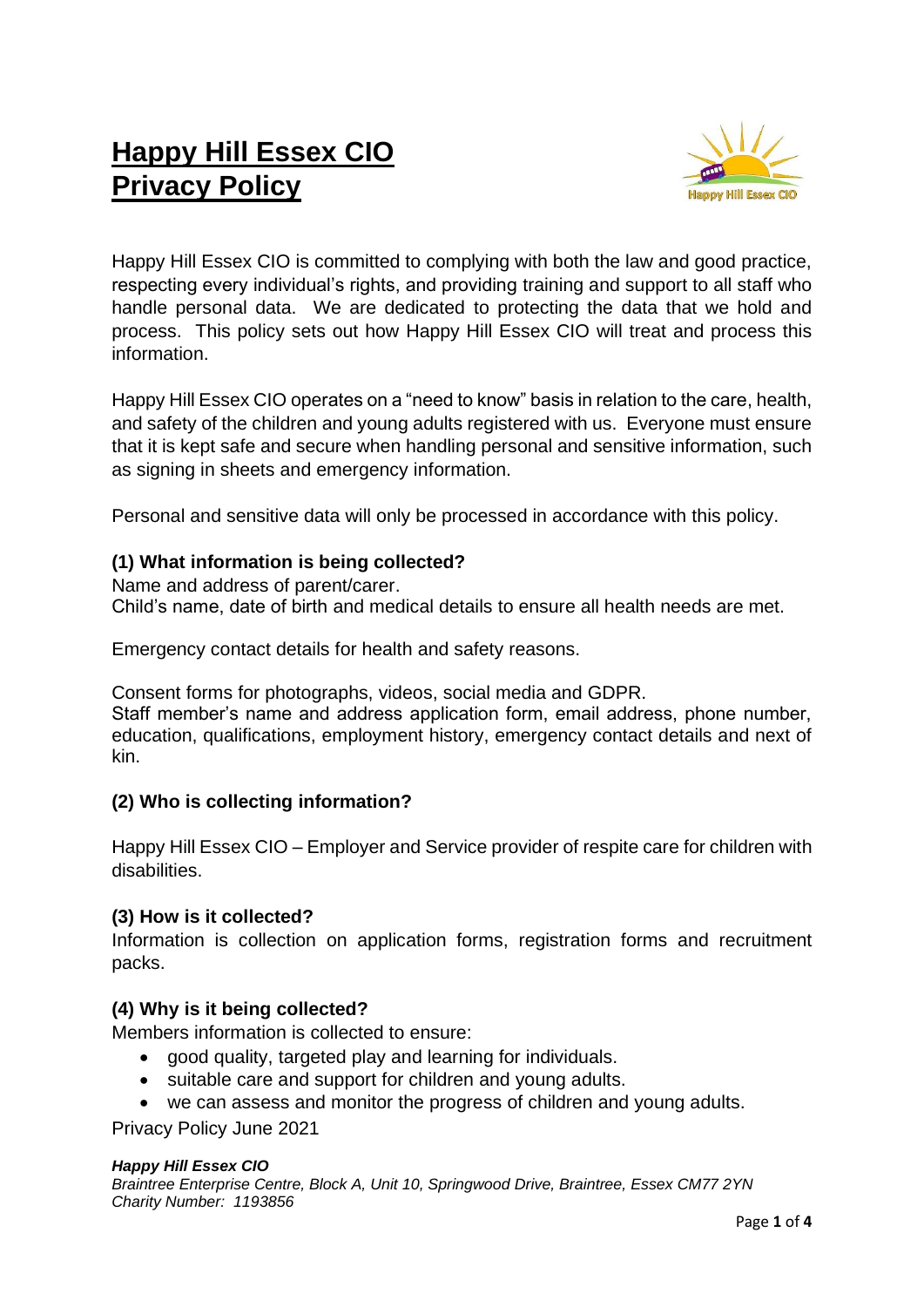- monitoring our effectiveness whilst at the holiday club.
- we comply with the law regarding data sharing.
- protection and safeguarding of children and young adults.
- Medical information to ensure continued care and the safe welfare of the child/young person whilst in our care.
- For the Workforce
- to ensure safe staff recruitment process.
- to pay salaries contributions.
- to enable ethnicity and disability monitoring.
- to ensure eligibility to work.
- Emergency contact details.
- Supporting the work of all staff and volunteers, enabling development and deployment.

## **(5) How will it be used?**

To deliver a safe, professional, and effective service. To monitor the effectiveness of the service. Children's photos will only be used with permission from the individual or their parents/carers. This will be obtained during completion of the from in the registration pack or during our annual database update. Any parent or individual can with drawn consent at any time.

#### **(6) Who will it be shared with?**

Information will be shared with staff members on a "need to know" basis. A confidentiality cause is contained within their contract of employment.

If someone makes a request to have access to confidential information, this must be made in writing to the Owner of Happy Hill Essex CIO who will deal with such as request within one month.

Happy Hill Essex CIO will check the identity of all persons asking for access to personal information. All staff must ensure that any request for information is reported to the owner of Happy Hill Essex CIO without delay.

## **(7) What will be the effect of this on the individuals concerned?**

Ensuring that their health and wellbeing is maintained.

## **Using your personal data**

1)We will never, without your express permission, share your information with any third parties for any purpose. We will also not use your personal information if you have instructed us not to.

(2)We may disclose some of your information if required to do so by law under the following circumstances:

In connection with any legal proceedings or prospective legal proceedings in order to establish, exercise or defend our legal rights.

Privacy Policy June 2021

#### *Happy Hill Essex CIO Braintree Enterprise Centre, Block A, Unit 10, Springwood Drive, Braintree, Essex CM77 2YN Charity Number: 1193856*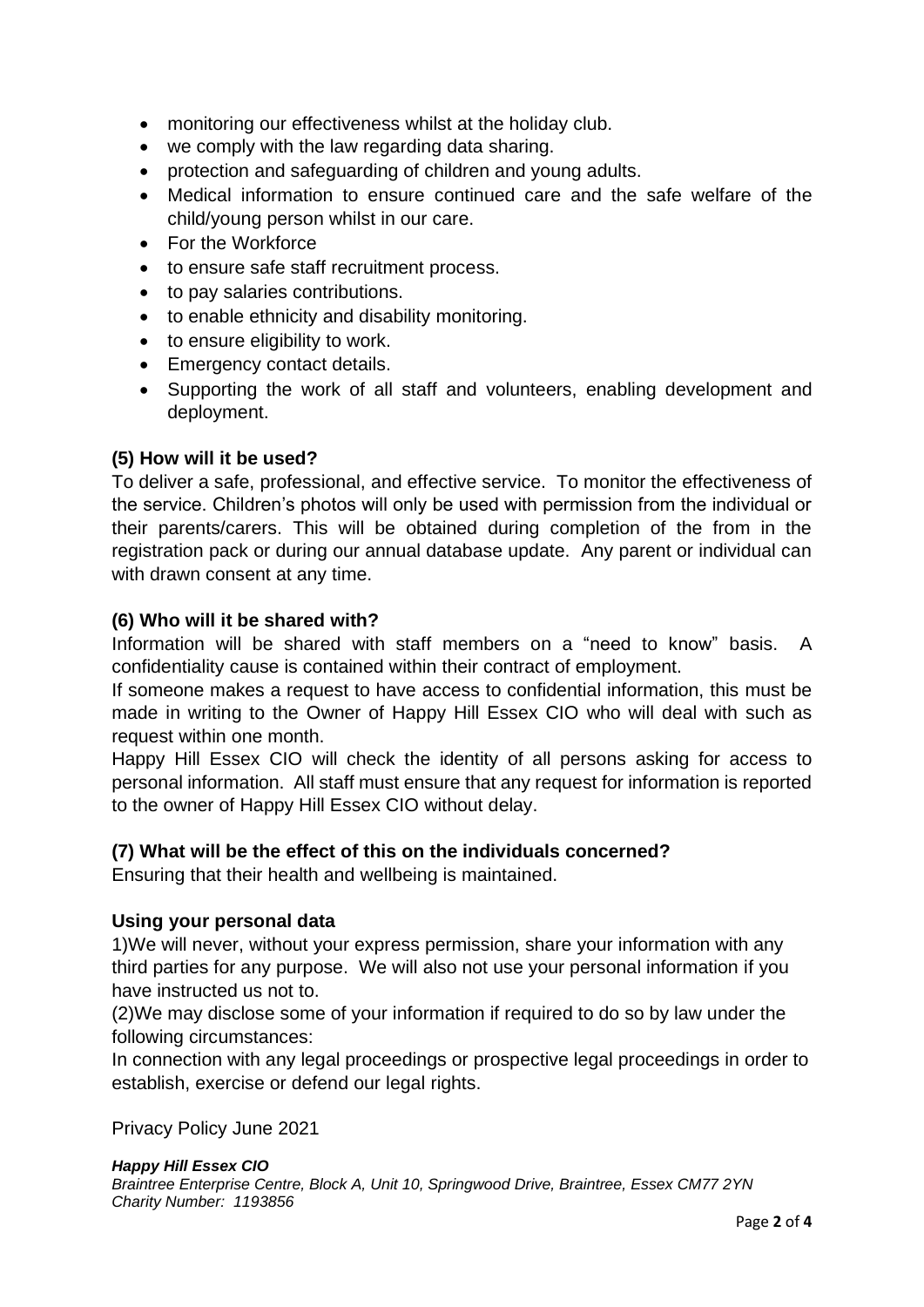# **(3) Other disclosures**

Staff must ensure that they are not sharing personal or sensitive information with any outside agencies without prior written permission from the person or their parent/carer. The only circumstance in which this may be breached is if we believe there may be a child or adult at risk from harm, in line with Happy Hill Essex CIO Safeguarding policy.

# **(4) Security of your personal data**

Computer(s) and back up hard drive are locked away and staff are not permitted to access this information.

The computer is password protected, with only the owner, Heather Hill, having access. All highly confidential information is password protected with only the necessary people allowed to access it.

Operations Manager has access to personal files for staff and children / young adults. Staff or volunteers who witness any Happy Hill Essex CIO personnel breaking these rules should report this to Management immediately. Anyone found not to be adhering to the above will be investigated and the disciplinary procedure will be actioned.

Personnel and members files are held a locked cabinet, protected by an alarm system and CCTV security.

We will take reasonable precautions to ensure that your personal and sensitive information will not be lost, misused or altered by us. In the unlikely event of a security breach, we will inform you.

# **(5) Policy amendments**

It may be necessary to amend this policy from time to time in order to adhere to new regulations and changes in circumstances.

## **(6) Data review**

We intend to review the data and personal information we hold on an annual basis, in line with the financial year. Any out of date information will be deleted. In the event of receiving a request to delete personal information, we will process the request within one month in line with GDPR.

# **(7) Happy Hill Essex CIO is the Designated Data Protection Controller:**

Mrs Heather Hill

Privacy Policy June 2021